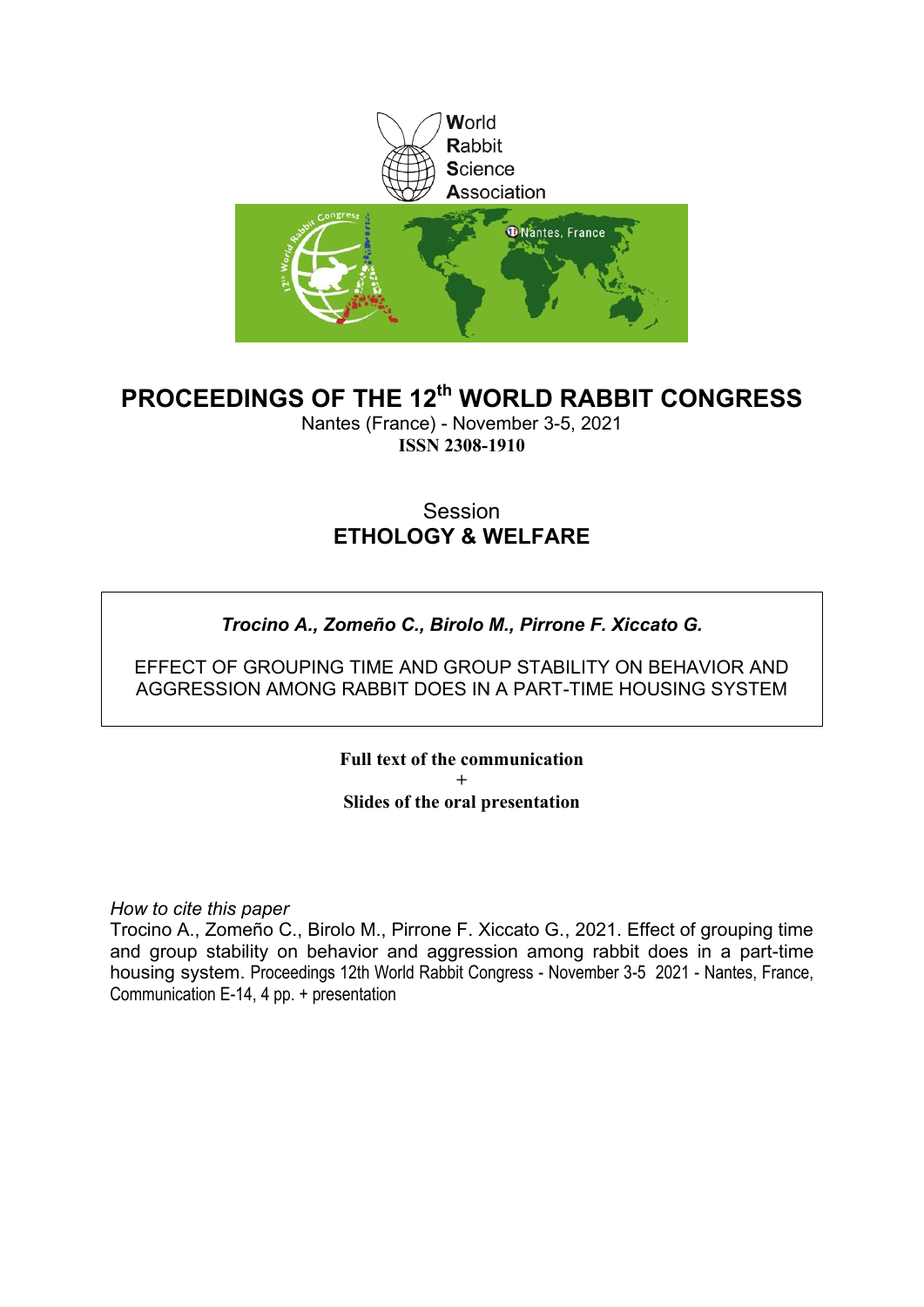### **EFFECT OF GROUPING TIME AND GROUP STABILITY ON BEHAVIOR AND AGGRESSION AMONG RABBIT DOES IN A PART-TIME HOUSING SYSTEM**

**Trocino A.1\*, Zomeño C.<sup>1</sup> , Birolo M.<sup>2</sup> , F. Pirrone<sup>2</sup> , Xiccato G.<sup>2</sup>**

<sup>1</sup>Department of Comparative Biomedicine and Food Science (BCA), University of Padova, Viale dell'Università 16, 35020 Legnaro, Padova, Italy

<sup>2</sup>Department of Agronomy, Food, Natural Resources, Animal and Environment (DAFNAE), University of Padova, Viale

dell'Università 16, 35020 Legnaro, Padova, Italy

\*Corresponding author: angela.trocino@unipd.it

#### **ABSTRACT**

To evaluate aggression and behaviour of reproducing does in a part-time system, 48 crossbred multiparous rabbit does were housed in individual modules of a park system. A total of 12 parks with 4 does were formed by joining adjacent modules from 9 d before kindling until 2 d before kindling and from 2 d or 12 d after kindling (early or late grouping time, respectively) until weaning. Within grouping time, half of the parks maintained a stable group; the other half changed one doe every week. Behaviour in all parks was videorecorded for 24 h at 2 d, 12 d and 19 d after kindling. The number of total aggressive interactions significantly decreased from the grouping day to the  $19<sup>th</sup>$  d of lactation (P<0.001), and was lower in lategrouped does compared to early-grouped ones  $(P<0.01)$  and in stable groups compared to variable groups (0.001<P<0.01). Regarding the time spent resting, feeding, drinking and self-grooming, the observation day always had a significant effect, whereas the group stability was less relevant. Finally, at 19 d, on average, does rested individually for a 45.3% of the observation time and in contact with a mate for a 17.2% of the observation time, without significant differences according to the grouping time or the group stability  $(P>0.05)$ .

**Key words**: lactating does, group housing, welfare, aggression, budget time.

#### **INTRODUCTION**

Group housing is claimed to improve animal welfare in rabbit farms (European Parliament, 2017). Nevertheless, in the reproductive sector, continuous group housing was proved to seriously challenge welfare of reproducing does and kits and cannot be recommended (Szendrő et al., 2019). On the other hand, parttime housing systems, in which does are housed individually and in small groups for some periods, have shown some potential (Szendrő et al., 2019). Aggression and injured does after each re-grouping are an unsolved problem (Szendrő et al., 2019), however. Among the different factors affecting does aggression, the grouping time plays a key role. Late grouping after kindling is expected to decrease aggression (Zomeño et al., 2017), but a high percentage of injured does was recorded in a part-time system with late grouping (18 d after kindling) (34% at 4 d after regrouping, 53% at litter weaning; Rommers and De Greef, 2018). Moreover, since aggression is associated with hierarchy establishment, continuous aggression is likely to occur during the whole reproductive cycle under commercial conditions since new does could be introduced at any time in a group for several reasons (not pregnant, ill or dead does). Thus, the present study aimed at evaluating the effect of grouping time (early vs. late respect to kindling) and group stability (stable vs. variable) on aggression and behaviour of reproducing does at different days during the reproductive cycle after kindling.

#### **MATERIALS AND METHODS**

At the  $17<sup>th</sup>$  day of pregnancy, 48 crossbred multiparous rabbit does (3-5 kindling) were moved from a commercial farm to the experimental farm of the University of Padova and housed in individual modules of a park system (0.5 m<sup>2</sup>; 92 cm length  $\times$  53 cm width) equipped with manual feeders, automatic drinkers, and nests. A total of 12 parks was formed by removing the wire-net walls between adjacent modules to house 4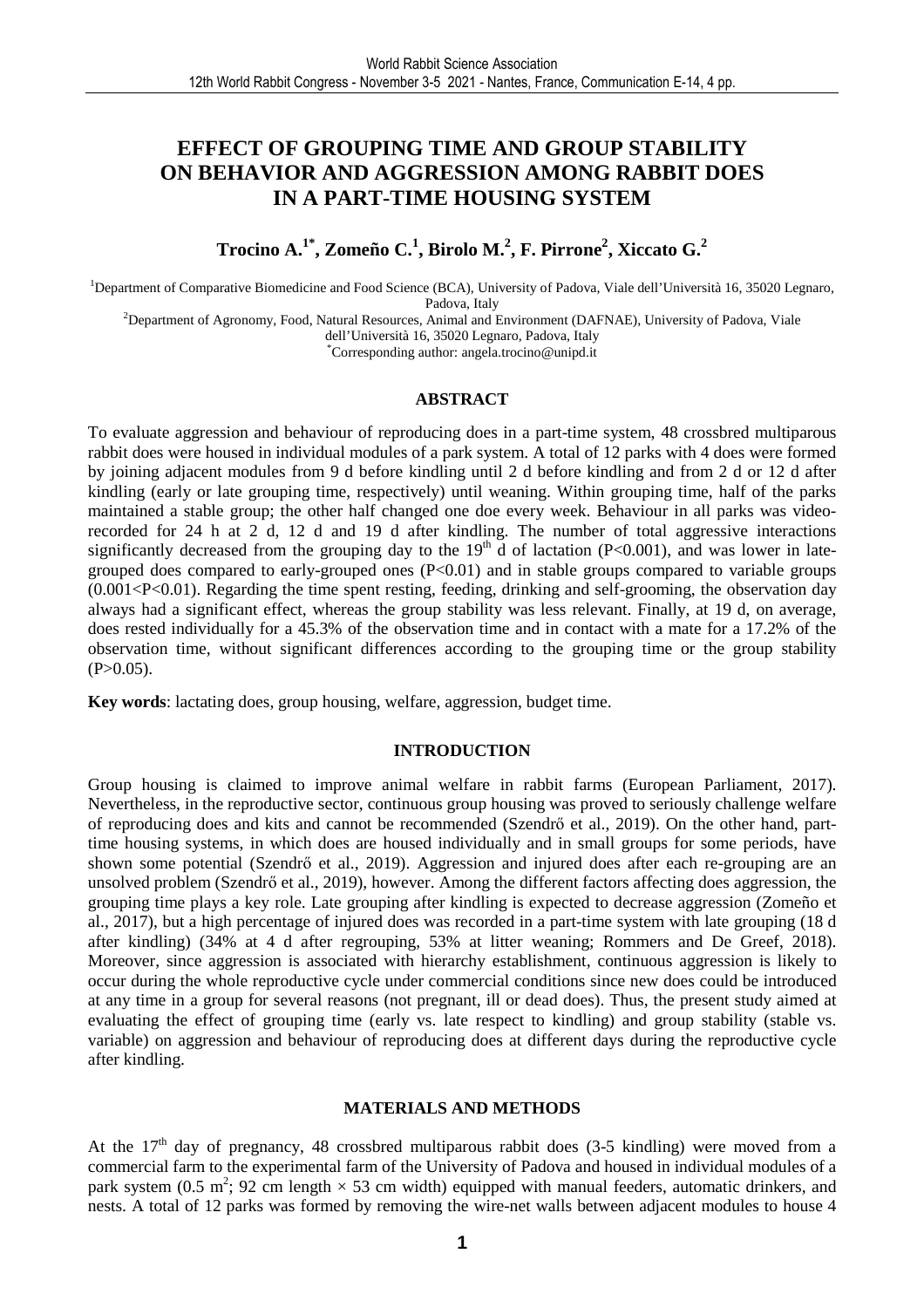does, and their litters when present, from 9 d before kindling until 2 d before kindling and from 2 d or 12 d after kindling, in the case of the early (E) or late (L) grouping time respectively, until weaning (33 d after kindling). Within grouping time, half of the parks maintained a stable group (S) and the other half changed one doe every week (V). In the V group, every does was moved only once and the final group at the weaning time contained no more than two does belonging to the initial park/group Litters were standardized to nine kits, controlled lactation was used, and nests were closed from 2 until 19 d after kindling. Zootechnical results are given in Birolo et al. (2018).

Behaviour of does in all parks was video-recorded with colour infrared cameras for 24 consecutive h in three moments after kindling: 2 d (after grouping for E does and changing does for the V groups); 12 d (after grouping for the L does and changing does for the V groups); and 19 d (after opening nests for all groups and changing does for the V groups). Aggressive interactions among does were recorded according to Zomeño et al. (2018) as number of biting, carousel fights, chasing, boxing, attacking, escape, and mount attempts. Also, the time spent feeding, drinking, resting (crouched or stretched body) and self-grooming was recorded. Behaviour was controlled for 30 min per h per 24 h for a total observation time of 12 h. The number of interactions among does and the time spent in the different behaviours were recorded at park level.

Data were analysed using SAS 9.4 software (SAS Institute, Cary, USA). The number of the aggressive interactions were submitted to ANOVA by applying a mixed model and the PROC GLIMMIX, using observation day (grouping day, i.e. 2 or 12 d, and 19 d after kindling), grouping time (early vs. late), group stability (stable vs. variable), observation hour and their interactions as fixed effects and the park as a random effect. A Poisson distribution was assumed for all data. Data related to time spent resting, feeding, drinking, and self-grooming were submitted to ANOVA by a mixed model and the PROC MIXED using observation day (2 d, 12 d, and 19 d after kindling), grouping time, group stability, observation hour and their interactions as fixed effects and the park as a random effect. The Bonferroni t-test was used to compare means.

#### **RESULTS AND DISCUSSION**

The numbers of threatening, chasing, boxing, and mount attempts were very low at 12 d and null at 19 d so that no statistical analysis was possible. Regarding the main effects, the number of total aggressive interactions significantly decreased from the grouping day to the  $19<sup>th</sup>$  d of lactation (P<0.001), and was lower in late-grouped does compared to early-grouped ones (P<0.01) and in stable compared to variable groups (0.001<P<0.01) (Table 1). Nevertheless, significant interactions were recorded between observation day and grouping time as well as between observation day and group stability (Table 1). Concerning observation day  $\times$  grouping time, total aggressive interactions as well as biting, carousel-fights, and escape attempts were higher in early-grouped does than in late-grouped does, but only on the grouping day, without residual effects 19 d after kindling (i.e. 17 and 5 d after grouping for the early-grouped and late-grouped does, respectively). On the other hand, attacks were higher in late-grouped than in early-grouped does. These results confirm previous observations (Zomeño et al., 2017, 2018): does grouped only 2 d after kindling are more aggressive likely because of their stressful physiological condition compared to does grouped 12 d after kindling; thereafter, at 19 d after kindling, when does have a stable milk production and kits are free of going out from the nests, aggressive interactions among adults are reduced. Other authors (Rommers et al., 2011; Andrist et al., 2012) also observed that aggression decreased 3-5 d after grouping. Regarding observation day  $\times$  group stability, differences according to group stability were recorded at 19 d with more aggressive interactions and more escape attempts in variable groups compared to stable ones (Table 1). Differently, Andrist et al. (2012) observed more biting and boxing in variable groups only on the grouping day (after 12 d of isolation), without residual effects 3-5 days after, even if fecal glucocorticoid contents and rate of injured does were higher in does with variable group composition. Nevertheless, in the aforementioned study, variable groups only changed at regrouping time.

Regarding the budget time, the observation day always had a significant effect, whereas the group stability was less relevant (Table 2). Moreover, as for aggressive behaviors, significant interactions were found which are given in Table 2. In fact, early-grouped does spent less time resting, feeding, drinking, and self-grooming at the grouping time (2 d after kindling) than 10 d later (12 d after kindling). At 19 d after kindling, when controlled lactation ended and nests were opened, resting time increased especially with stretched body, whereas feeding and drinking time decreased compared to 2 and 12 d *post-partum*. Also late-grouped does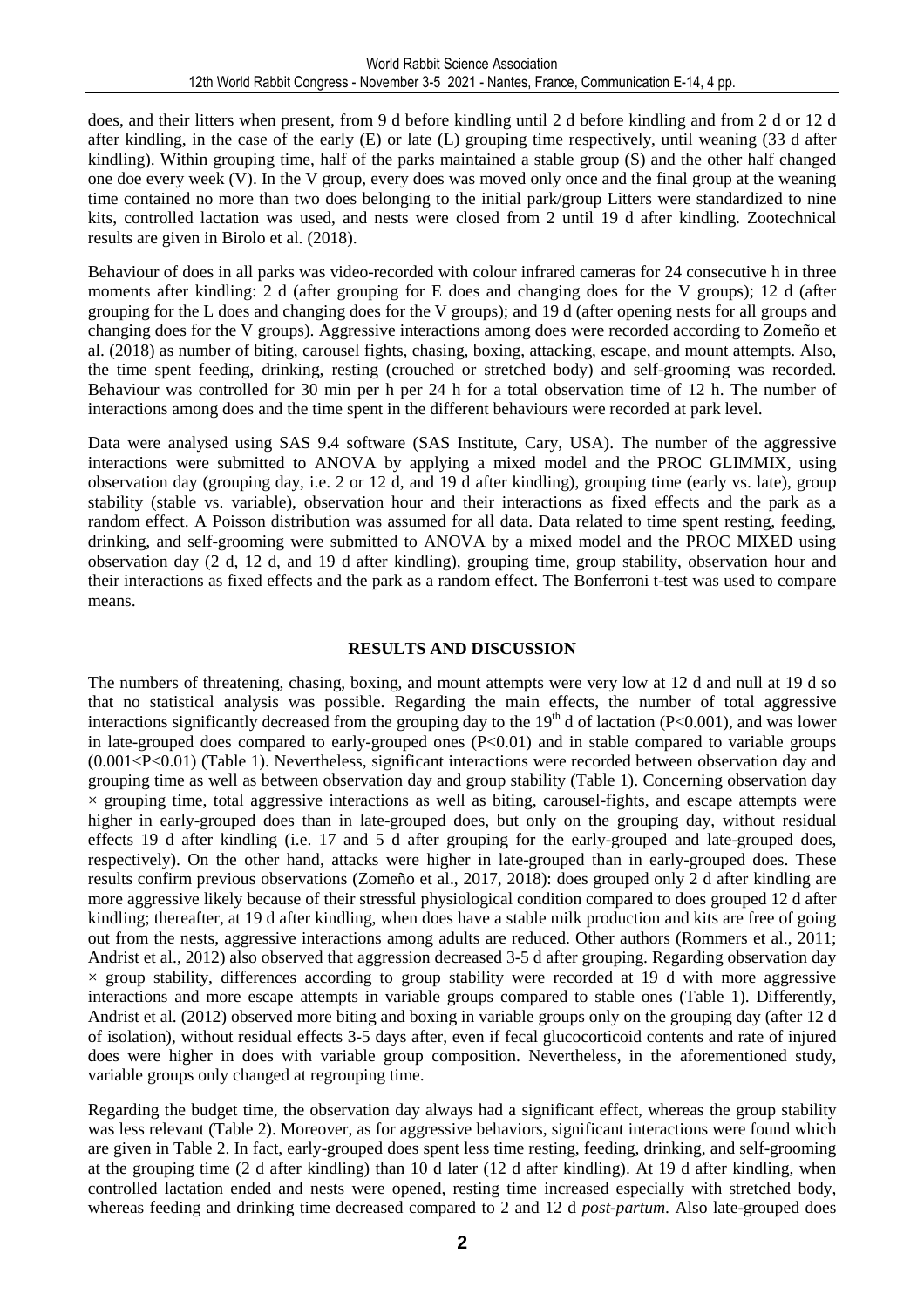spent less time resting and feeding on the grouping day compared to later observations (19 d after kindling), when no difference was recorded between early-grouped and late-grouped does at 19 d. Similarly, Buijs et al. (2015) found that does spent less time resting, feeding, and grooming and more time interacting with other mates (attacking, escaping, sniffing, licking) on the grouping day (18 d after kindling) than 4 d or 12 d later. Dal Bosco et al. (2019) also showed that does in a part-time system are more active (more movements) at grouping (7 d after kindling) than during the previous isolation phase (from 4 d before until 7 d after kindling). Regarding the interactions observation day  $\times$  group stability, total resting time was not affected, but at 19 d does in stable groups spent more time resting in a stretched position compared with does in variable groups, which could be related to the higher aggression among does in this latter group. On the other hand, time spent feeding and drinking was higher in stable vs. variable groups only 12 d after kindling.

Finally, at 19 d we also checked if does were in contact or not with a mate during resting. On average, at this time, does rested individually for a 45.3% of the observation time and in contact with a mate for a 17.2% of the observation time, without significant differences according to the grouping time or the group stability (P>0.05) (data not reported in tables).

#### **CONCLUSIONS**

The present results confirm the great effect of the grouping time on aggression among does in a part-time system: the later the grouping with respect to kindling the lower the aggressive interactions. Maintaining a stable group does not prevent aggression at regrouping, whereas the introduction of a new doe during the reproductive cycle challenges the hierarchy within the group and can increase aggression among does. Moreover, in a part-time system, the time spent feeding, drinking, resting and self-grooming changes with the level of aggression among does and with the doe physiological status during the reproductive cycle.

#### **ACKNOWLEDGEMENTS**

This study was funded by the University of Padova (Year 2014; Research Project 60A08-9120/14). The Authors thank Dr. Andrea Zuffellato (Agricola Italiana Alimentare S.p.A.) for his technical support.

#### **REFERENCES**

- Andrist C.A., Bigler L.M., Würbel H., Roth B.A. 2012. Effects of group stability on aggression, stress and injuries in breeding rabbits. *Appl. Anim. Behav. Sci., 142, 182-188.*
- Birolo M., Zomeño C., Gratta F., Trocino A., Xiccato G. 2018. Performance of rabbit does and litters kept collectively with different management strategies or in individual pens. *In Proc.: 69th Annual Meeting of the European Federation of Animal Science, August 27-31, 2018. Dubrovnik, Croatia, p. 157 (Abstr.).*
- Buijs S., Maertens L., Hermans K., Vangeyte J., Tuyttens F.A.M. 2015. Behaviour, wounds, weight loss and adrenal weight of rabbit does as affected by semi-group housing. *Appl. Anim. Behav. Sci., 172, 44-51*.
- Dal Bosco A., Mugnai C., Martino M., Szendrő Zs., Mattioli S., Cambiotti V., Mancinelli A., Moscati L., Castellini C. 2019. Housing rabbit does in a combi system with removable walls: effect on behaviour and reproductive performance. *Animals, 9 (8), 528*.
- European Parliament. 2017. European Parliament Resolution of 14 March 2017 on Minimum Standards for the Protection of Farm Rabbits (2016/2077(INI)). http:// www.europarl.europa.eu/sides/getDoc.do?pubRef=-//EP//TEXT+TA+P8-TA-20170077+0+DOC+XML+V0//EN&language=EN
- Rommers J.M., De Greef K.H. 2018. Are combi parks just as useful as regular parks for fatteners for part-time group housing of rabbit does? *World Rabbit Sci., 26, 299-305*.
- Rommers J.M., Gunnink H., Klop A., de Jong I.C. 2011. Dynamics in aggressive behaviour of rabbit does in a group-housing system: a descriptive study. *In Proc.: 17th International Symposium on Housing and Diseases of Rabbits, Fur Providing Animals and Pet Animals, May 11-12, 2011. Celle, Germany. pp. 75-85.*
- Szendrő Zs., Trocino A., Hoy S., Xiccato G., Villagrá A., Maertens L. 2019. A review of recent research outcomes on the housing of farmed domestic rabbits: reproducing does. *World Rabbit Sci., 27, 1-14*.
- Zomeño C., Birolo M., Gratta F., Zuffellato A., Xiccato G., Trocino A. 2018. Effects of group housing system, pen floor type and lactation management on performance and behaviour in rabbit does. *Appl. Anim. Behav. Sci., 203, 55-63*.
- Zomeño C., Birolo M., Zuffellato A., Xiccato G., Trocino A. 2017. Aggressiveness in group-housed rabbit does: Influence of group size and pen characteristics. *Appl. Anim. Behav. Sci., 194, 79-85*.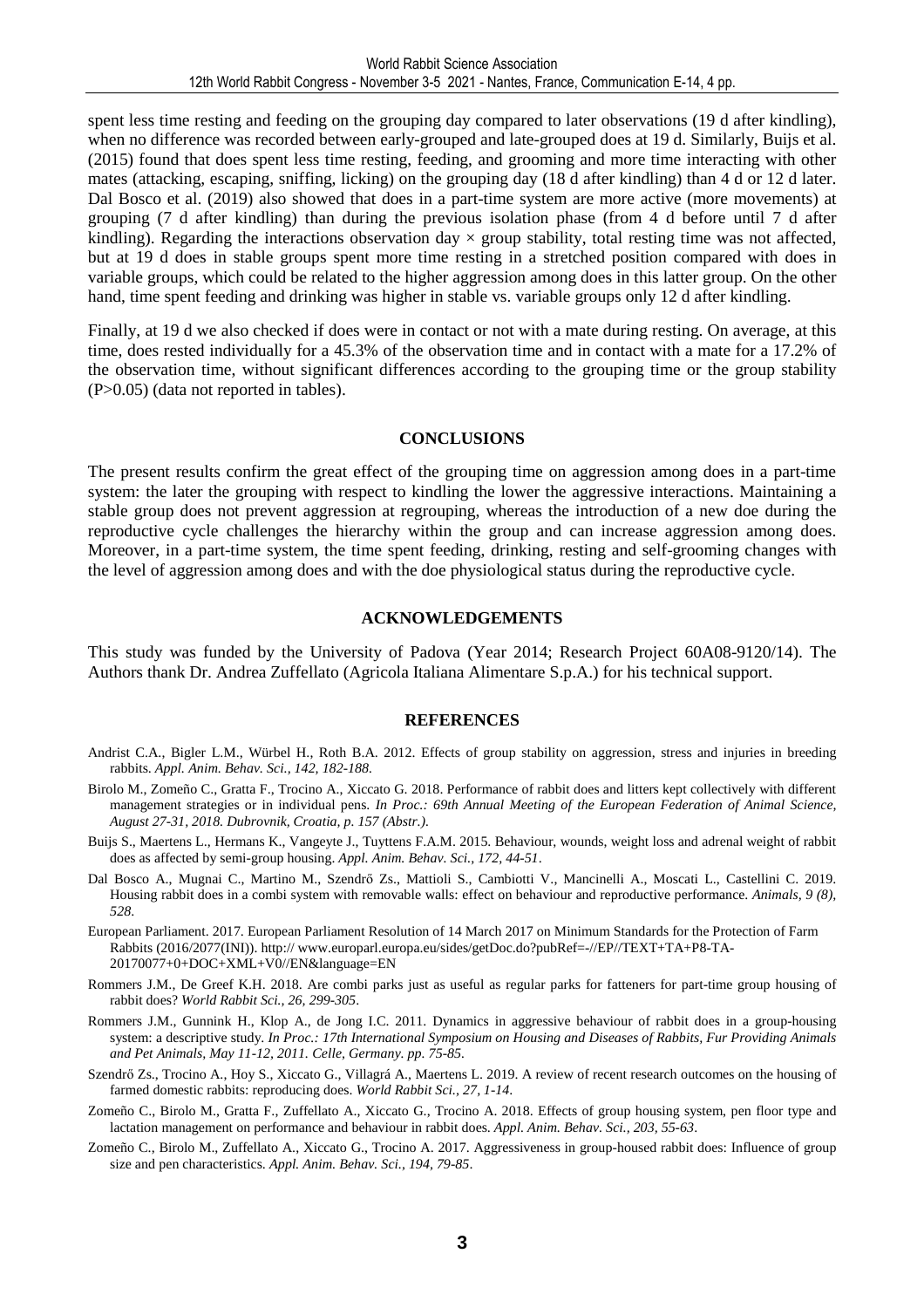**Table 1.** Aggressive interactions and escape attempts (means of number events/observation interval<sup>1</sup>): interaction between observation day (D) (grouping day, i.e. 2 d *post-partum* in early groups or 12 d *post-partum* in late groups; 19 d) and grouping time (T) (early, E; late, L) and interaction between observation day (D) and group stability (G) (Stable, S; Variable, V).

|                                 | $\sim$ $\sim$ $\sim$<br>Observation day (D) |                   |                   |                   |                   | Observation day (D) |                   |                |  | Prob.   |        |         |              |              |        | <b>RMSE</b> |
|---------------------------------|---------------------------------------------|-------------------|-------------------|-------------------|-------------------|---------------------|-------------------|----------------|--|---------|--------|---------|--------------|--------------|--------|-------------|
|                                 | $2/12$ d<br>19 d                            |                   |                   | 19 d<br>$2/12$ d  |                   |                     |                   |                |  |         |        |         |              |              |        |             |
|                                 |                                             |                   | Grouping time (T) |                   |                   | Group stability (G) |                   |                |  |         |        |         |              |              |        |             |
|                                 |                                             |                   |                   |                   |                   |                     |                   |                |  |         |        |         | $D \times 1$ | $D \times G$ | T x G  |             |
| Observations, no.               | 144                                         | 144               | 144               | 144               | 144               | 144                 | 144               | 144            |  |         |        |         |              |              |        |             |
| Pens, no.                       |                                             | h                 | h                 | h                 |                   |                     | <sub>0</sub>      |                |  |         |        |         |              |              |        |             |
| Total interactions <sup>2</sup> | $7.65^\circ$                                | $2.38^{b}$        | $0.37^{\rm a}$    | $0.35^{\text{a}}$ | $4.94^{\circ}$    | $5.11^{\circ}$      | $0.04^{\rm a}$    | $0.67^{\circ}$ |  | < 0.001 | < 0.01 | < 0.001 | < 0.01       | < 0.001      | < 0.05 | 0.58        |
| <b>Biting</b>                   | $5.02^{\circ}$                              | $0.83^{\circ}$    | $0.13^{\rm a}$    | $0.14^{\rm a}$    | 3.07 <sup>c</sup> | $2.78^{\circ}$      | $0.03^{\rm a}$    | $0.24^{b}$     |  | < 0.001 | < 0.01 | < 0.01  | < 0.001      | < 0.001      | n.s    | 0.61        |
| Attacking                       | $0.26^{b}$                                  | $0.84^\circ$      | 0.08 <sup>a</sup> | $0.06^{\circ}$    | $0.42^{\circ}$    | $0.68^{\circ}$      | 0.01 <sup>a</sup> | $0.14^{b}$     |  | < 0.001 | n.s    | < 0.01  | < 0.001      | < 0.001      | < 0.01 | 0.51        |
| Carousel-fights                 | $0.72^{\circ}$                              | 0.27 <sup>b</sup> | $0.12^{ab}$       | $0.10^a$          | $0.31^{b}$        | 0.69 <sup>c</sup>   | 0.01 <sup>a</sup> | $0.21^{b}$     |  | < 0.001 | < 0.01 | < 0.001 | < 0.05       | n.s          | < 0.05 | 0.48        |
| Escape attempts                 | 2.88 <sup>c</sup>                           | .12 <sup>b</sup>  | $0.22^{\rm a}$    | 0.17 <sup>a</sup> | 2.01 <sup>c</sup> | 1.99 <sup>c</sup>   | 0.01 <sup>a</sup> | $0.38^{b}$     |  | < 0.001 | < 0.01 | < 0.001 | < 0.05       | < 0.001      | n.s    | 0.35        |

<sup>1</sup>Observation time per day: 12 h (30 min per h per 24 h). <sup>2</sup>Total interactions = Sum of events related to biting, attacking, carousel-fights, threatening, chasing and boxing. Means of groups within the same row and interaction with different superscript letters differ significantly (Bonferroni test).

**Table 2.** Budget time (% total observation time<sup>1</sup>, means): interaction between observation day (D) (2 d *post-partum*; 12 d *post-partum*; 19 d *post-partum*) and grouping time (T) (early, E; late, L) and interaction between observation day (D) and group stability (G) (Stable, S; Variable, V).

|                   | Observation day (D) |                |                |                   |                     |                | Observation day (D) |                     |                   |                   |                |                |         |         |        | Prob.        |              | <b>RMSE</b> |      |
|-------------------|---------------------|----------------|----------------|-------------------|---------------------|----------------|---------------------|---------------------|-------------------|-------------------|----------------|----------------|---------|---------|--------|--------------|--------------|-------------|------|
|                   | 2 d                 |                |                | 12 d              |                     | 19d            |                     | 2 d                 |                   | 12 d              |                | 19d            |         |         |        |              |              |             |      |
|                   | Grouping time $(T)$ |                |                |                   |                     |                | Group stability (G) |                     |                   |                   |                |                |         |         |        |              |              |             |      |
|                   | E                   |                |                |                   | Е                   |                |                     |                     |                   |                   |                | V              |         |         | G      | $D \times T$ | $D \times G$ | T x G       |      |
| Observations, no. | 144                 |                | 144            | 144               | 144                 | 144            | 72                  | 72                  | 144               | 144               | 144            | 144            |         |         |        |              |              |             |      |
| Pens, no.         | 6                   |                |                | <sub>0</sub>      | 6                   | b              |                     |                     | 6                 |                   |                | 6              |         |         |        |              |              |             |      |
| Resting           | $45.6^{\circ}$      |                | $57.3^{\circ}$ | $53.5^{\circ}$    | $62.3^{\circ}$      | $62.9^{\circ}$ | $46.6^a$            | $44.6^{\circ}$      | 55.3              | $55.5^{\circ}$    | $63.6^{\circ}$ | $61.7^\circ$   | < 0.001 | n.s     | n.s    | < 0.05       | n.s          | n.s         | 11.3 |
| Crouched          | $23.1^a$            |                | $23.6^{\circ}$ | $37.2^{b}$        | $22.6^{\circ}$      | $20.6^{\circ}$ | $25.0^{b}$          | $21.2^{ab}$         | $29.4^{\circ}$    | $31.3^{b}$        | 18.4°          | $24.8^{b}$     | < 0.001 | < 0.001 | n.s    | < 0.001      | < 0.001      | n.s         | 11.7 |
| Stretched         | $22.5^{b}$          |                | $33.7^\circ$   | $16.3^{\text{a}}$ | $39.7^{\circ}$      | $42.3^{\rm d}$ | $21.6^{\circ}$      | $23.4^{ab}$         | $25.9^{b}$        | $24.2^{b}$        | $45.2^{\circ}$ | $36.9^\circ$   | < 0.001 | < 0.001 | n.s    | < 0.001      | < 0.001      | < 0.01      | 11.6 |
| Feeding           | $8.12^{b}$          |                | $12.3^\circ$   | $11.3^{\circ}$    | $6.86^{\mathrm{a}}$ | $5.94^{\rm a}$ | $8.36^{a}$          | $7.88$ <sup>a</sup> | $12.7^\circ$      | 10.9 <sup>c</sup> | $6.39^{a}$     | $6.41^{\circ}$ | < 0.001 | < 0.05  | n.s    | n.s          | < 0.001      | n.s         | 4.94 |
| Drinking          | $2.86^{b}$          | $\blacksquare$ | $3.87^{\circ}$ | $3.27^{bc}$       | $0.86^a$            | $1.62^{\rm a}$ | $3.15^{b}$          | $2.57^{\circ}$      | 4.04 <sup>c</sup> | $3.10^{b}$        | $4.67^{\circ}$ | $1.81^{\rm a}$ | < 0.001 | < 0.01  | < 0.01 | n.s          | < 0.001      | n.s         | 2.07 |
| Self-grooming     | 1.4                 |                | 15.3           | 14.0              |                     |                | $11.0^a$            | 1.8 <sup>a</sup>    | $15.4^{b}$        | 14.0 <sup>o</sup> |                |                | < 0.001 | n.s     | n.s    |              | n.s          | < 0.05      | 7.4  |

<sup>1</sup>Observation time per day: 12 h (30 min per h per 24 h).<sup>2</sup>Data of late grouped does not available at 2 d *post-partum* because still individually kept. <sup>3</sup>Recorded only at 2 and 12 d *post-partum*, thus analysed without the interaction D  $\times$  T. Means of groups within the same row and interaction with different superscript letters differ significantly (Bonferroni test).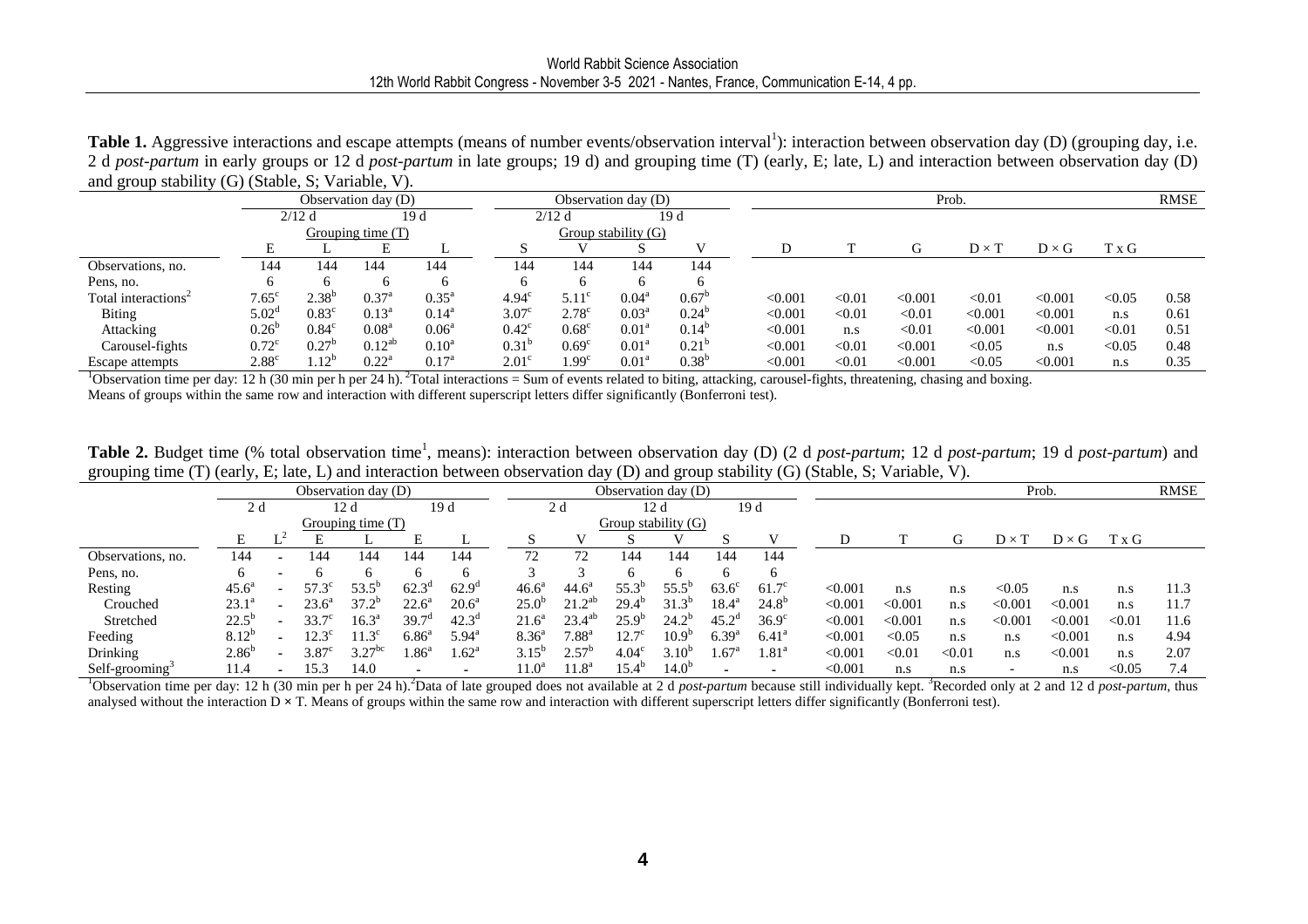

# **Effect of grouping time and group stability on behaviour and aggression among rabbit does in a part-time housing system**

Angela Trocino, C. Zomeño, M. Birolo, F. Pirrone, G. Xiccato









Dipartimento di Bio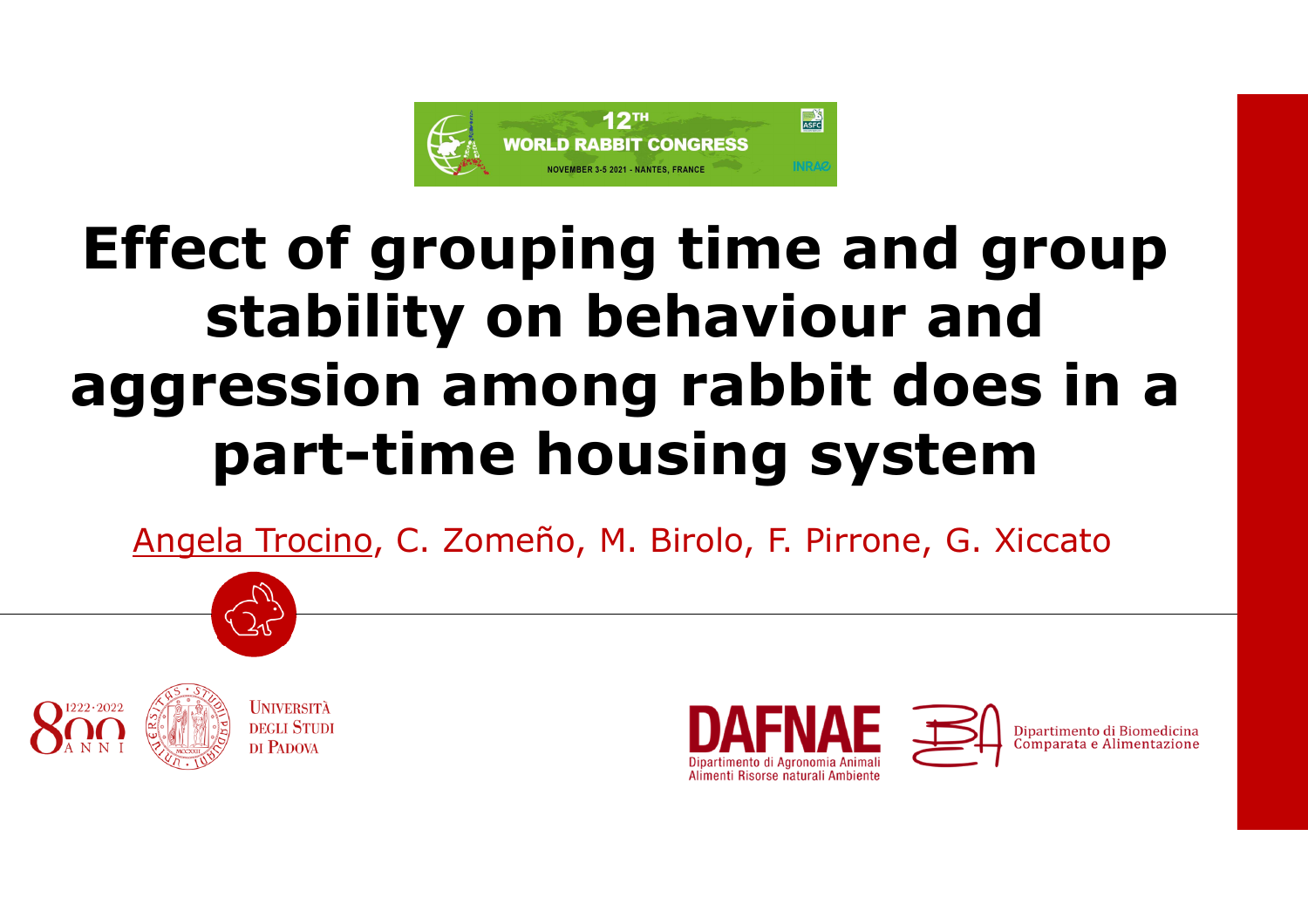



Continuous group housing systems for reproducing does cannot be recommended.

Part-time group housing systems are also associated with high aggression among animals<br>and high injury rates and high injury rates.

Existing knowledge is not sufficiently developed to recommend them for implementation on farms.



# EFSA (2020)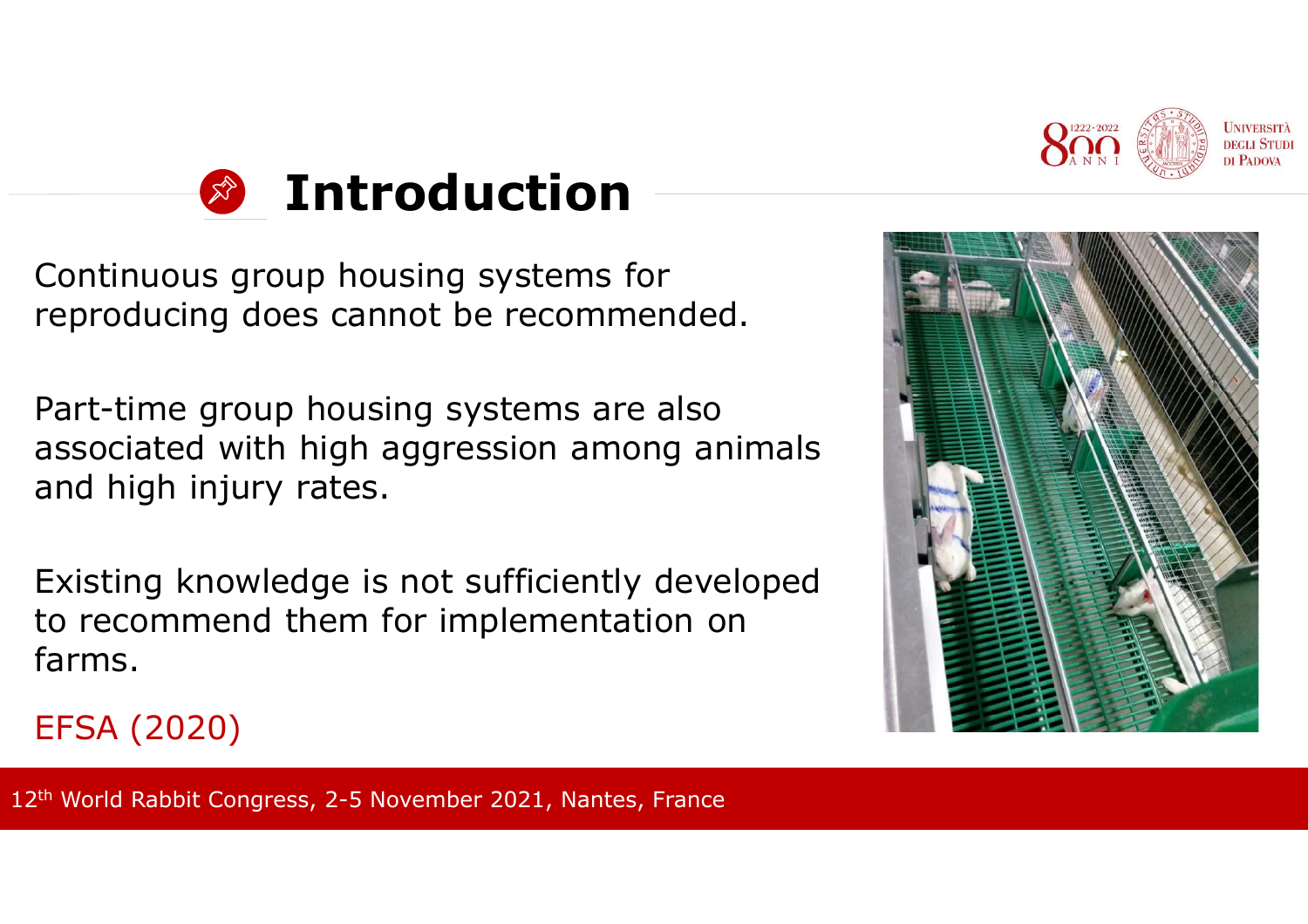



To evaluate aggression and behaviour of reproducing does at different days during the reproductive cycle after kindling according to:

- grouping time (early vs. late respect to kindling)
- group stability (stable vs. variable)

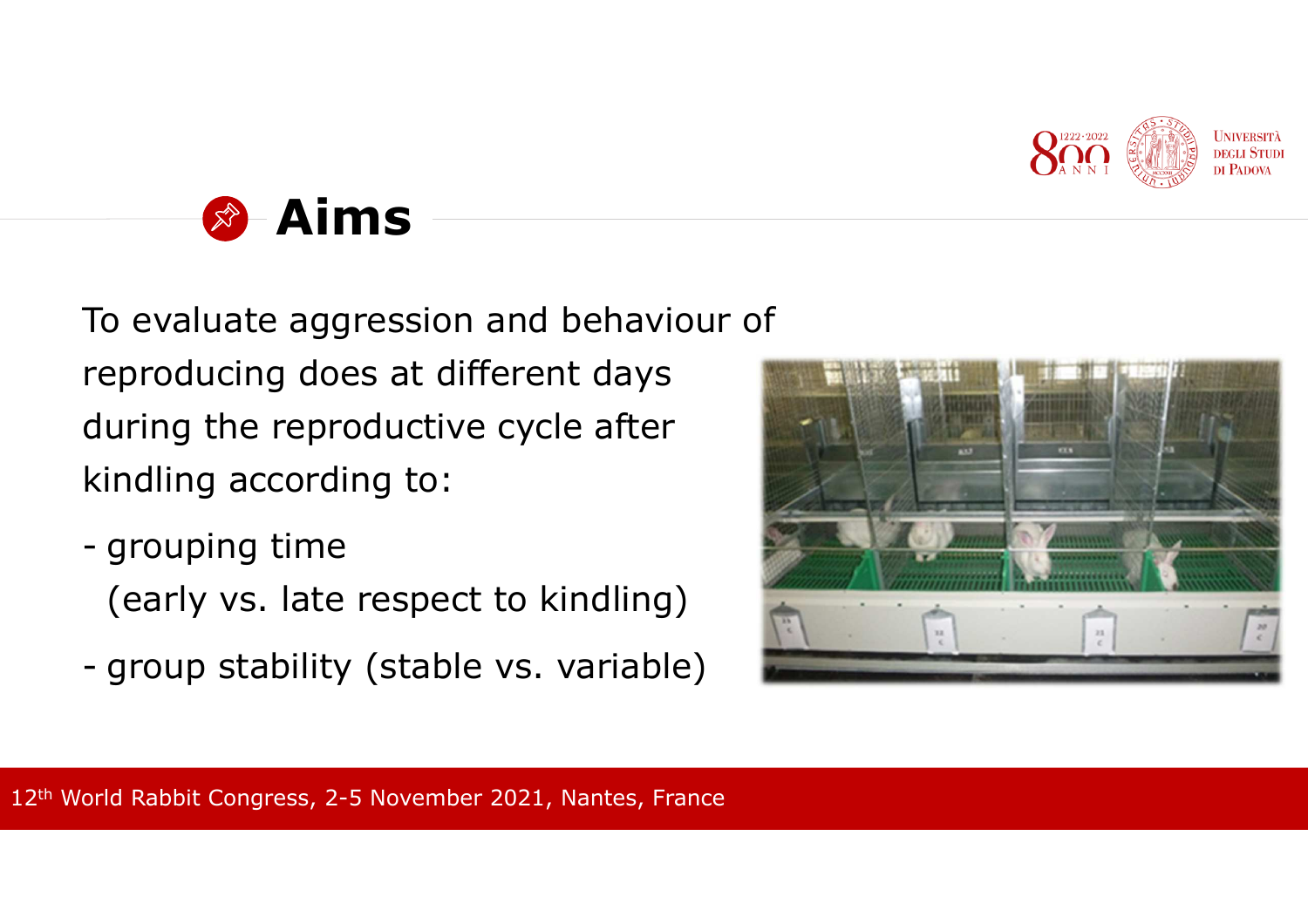

# **Materials and methods**

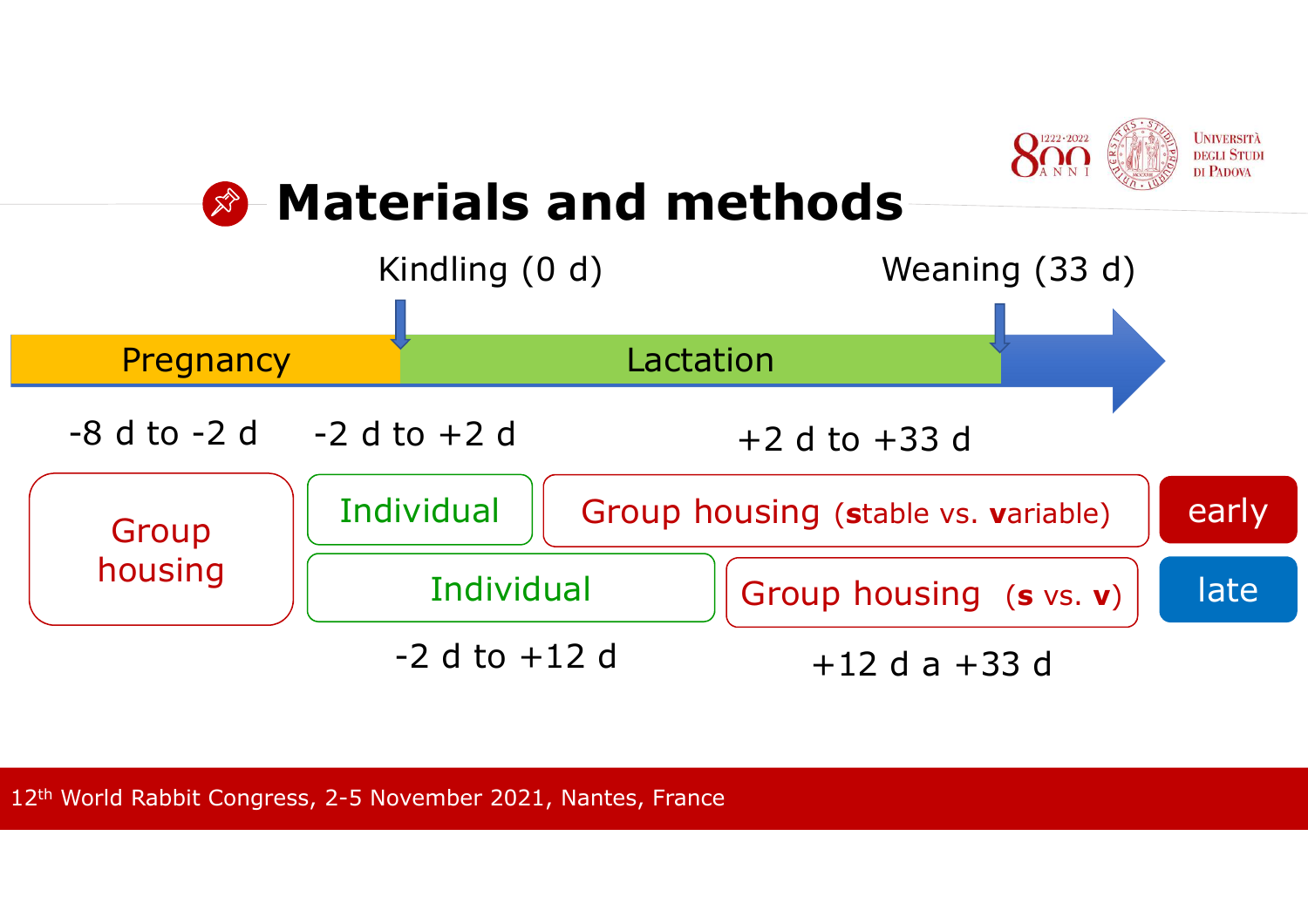



| Observation day (D)       | 2/12              | 2/12                          | 19                | 19    |         | Prob.      |              |
|---------------------------|-------------------|-------------------------------|-------------------|-------|---------|------------|--------------|
| <b>Grouping time (T)</b>  | Early             | Late                          | Early             | Late  | D       |            | $D \times T$ |
| <b>Total interactions</b> |                   | $7.65c$ 2.38 <sup>b</sup>     | 0.37a             | 0.35a | < 0.001 | < 0.01     | < 0.01       |
| <b>Biting</b>             | 5.02 <sup>d</sup> | 0.83c                         | 0.13a             | 0.14a | < 0.001 | $\le 0.01$ | $\le 0.001$  |
| Attacking                 | 0.26 <sup>b</sup> | 0.84c                         | 0.08 <sup>a</sup> | 0.06a | < 0.001 | n.S        | < 0.001      |
| Carousel-fights           |                   | $0.72^{\circ}$ $0.27^{\circ}$ | $0.12$ ab         | 0.10a | < 0.001 | < 0.01     | < 0.05       |
| <b>Escape attempts</b>    | 2.88 <sup>c</sup> | 1.12 <sup>b</sup>             | 0.22a             | 0.17a | < 0.001 | < 0.01     | < 0.05       |

Means of number events/observation interval - Observation time per day: 12 h (30 min/h per 24 h)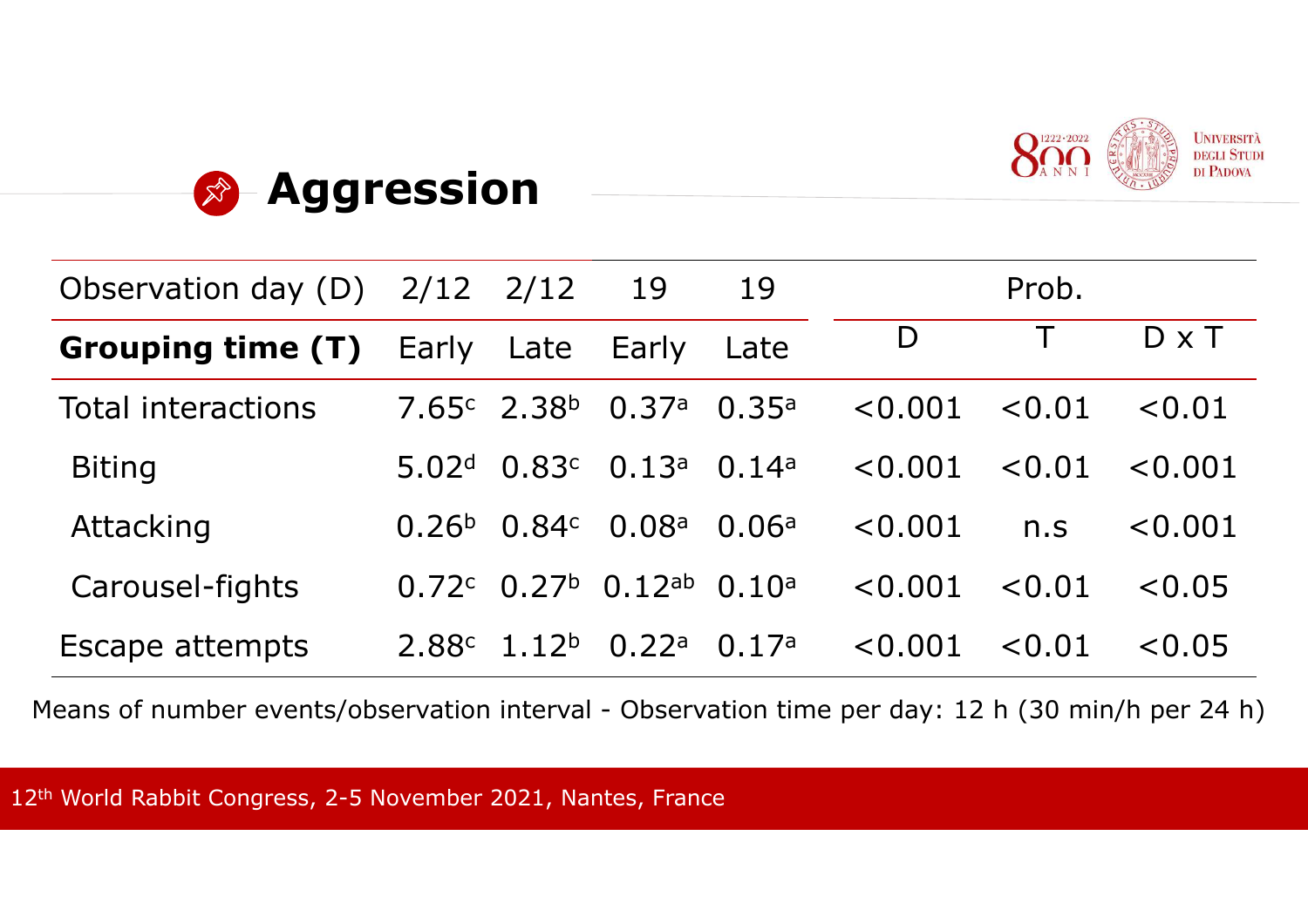



| Observation day (D)                                        | 2/12              | 2/12  | 19    | 19                |         | Prob.      |              |
|------------------------------------------------------------|-------------------|-------|-------|-------------------|---------|------------|--------------|
| <b>Group stability (G)</b> Stable Variable Stable Variable |                   |       |       |                   | D       | G          | $D \times G$ |
| <b>Total interactions</b>                                  | 4.94c             | 5.11c | 0.04a | 0.67 <sup>b</sup> | < 0.001 | $\le 0.01$ | $\leq 0.01$  |
| <b>Biting</b>                                              | 3.07c             | 2.78c | 0.03a | 0.24 <sup>b</sup> | < 0.001 | < 0.01     | < 0.001      |
| Attacking                                                  | 0.42c             | 0.68c | 0.01a | 0.14 <sup>b</sup> | < 0.001 | n.S        | < 0.001      |
| Carousel-fights                                            | 0.31 <sup>b</sup> | 0.69c | 0.01a | 0.21 <sup>b</sup> | < 0.001 | < 0.01     | $\le 0.05$   |
| Escape attempts                                            | 2.01c             | 1.99c | 0.01a | 0.38 <sup>b</sup> | < 0.001 | < 0.01     | < 0.05       |

Means of number events/observation interval - Observation time per day: 12 h (30 min/h per 24 h)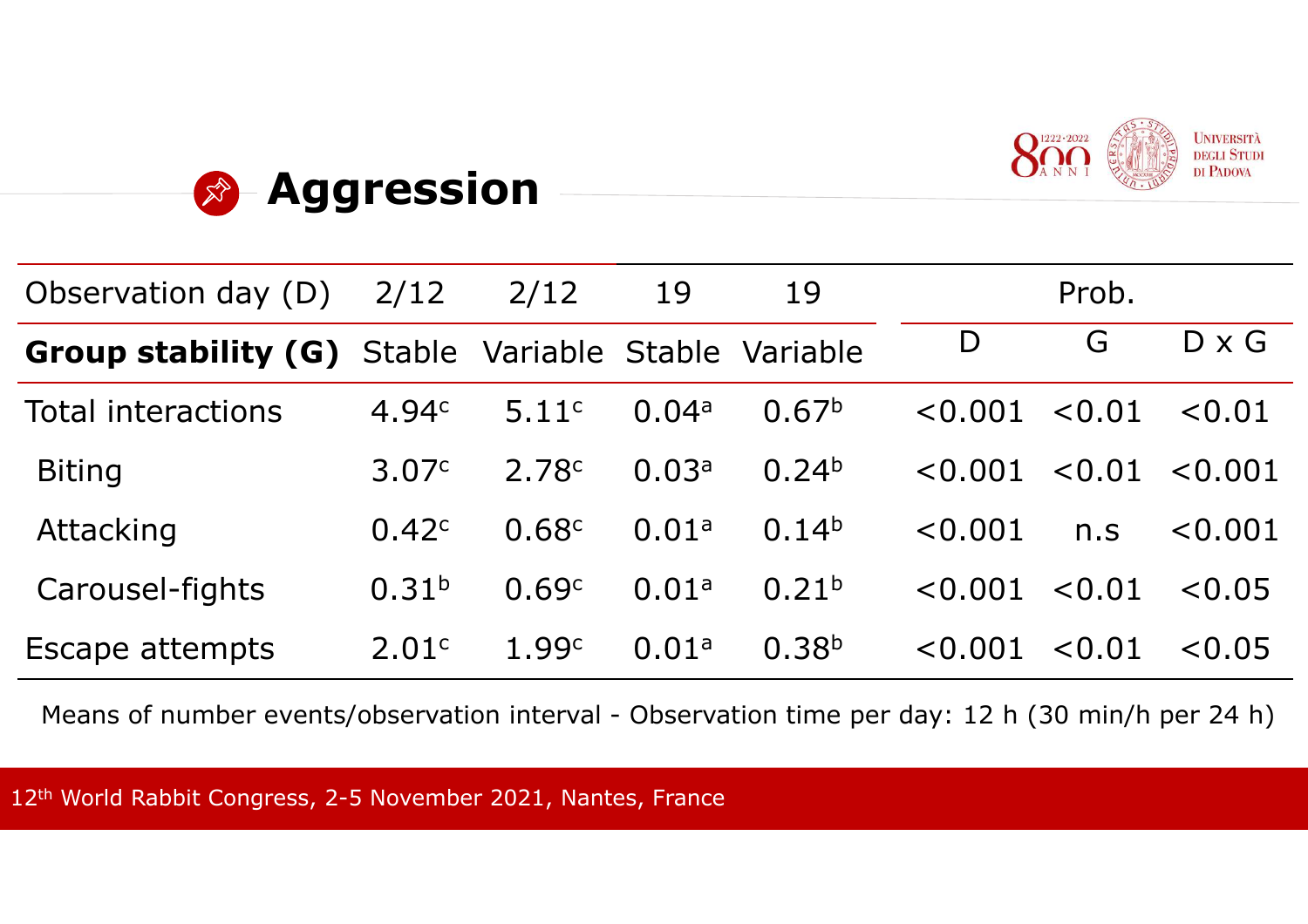



| Observation day (D) | 2                 | 2              | 12                | 12                 | 19                | 19                |         | Prob.   |                          |
|---------------------|-------------------|----------------|-------------------|--------------------|-------------------|-------------------|---------|---------|--------------------------|
| Grouping time (T)   | Early Late        |                | Early             | Late               | Early             | Late              | D       |         | $D \times T$             |
| Resting             | 45.6a             | $\blacksquare$ | 57.3 <sup>c</sup> | 53.5 <sup>b</sup>  | 62.3 <sup>d</sup> | 62.9 <sup>d</sup> | < 0.001 | n.S     | < 0.05                   |
| Crouched            | 23.1a             | $\blacksquare$ | 23.6a             | 37.2 <sup>b</sup>  | 22.6 <sup>a</sup> | 20.6 <sup>a</sup> | < 0.001 | < 0.001 | $\le 0.001$              |
| <b>Stretched</b>    | 22.5 <sup>b</sup> | $\blacksquare$ | 33.7c             | 16.3 <sup>a</sup>  | 39.7 <sup>d</sup> | 42.3 <sup>d</sup> | < 0.001 | < 0.001 | < 0.001                  |
| Feeding             | 8.12 <sup>b</sup> | $\blacksquare$ | 12.3 <sup>c</sup> | 11.3 <sup>c</sup>  | 6.86a             | 5.94a             | < 0.001 | < 0.05  | n.S                      |
| <b>Drinking</b>     | 2.86 <sup>b</sup> | $\blacksquare$ | 3.87c             | 3.27 <sup>bc</sup> | 1.86a             | 1.62a             | < 0.001 | < 0.01  | n.S                      |
| Self grooming       | 11.4              | $\blacksquare$ | 15.3              | 14.0               | $\blacksquare$    | $\blacksquare$    | < 0.001 | n.s     | $\overline{\phantom{0}}$ |

% total observation time, means - Observation time per day: 12 h (30 min/h per 24 h)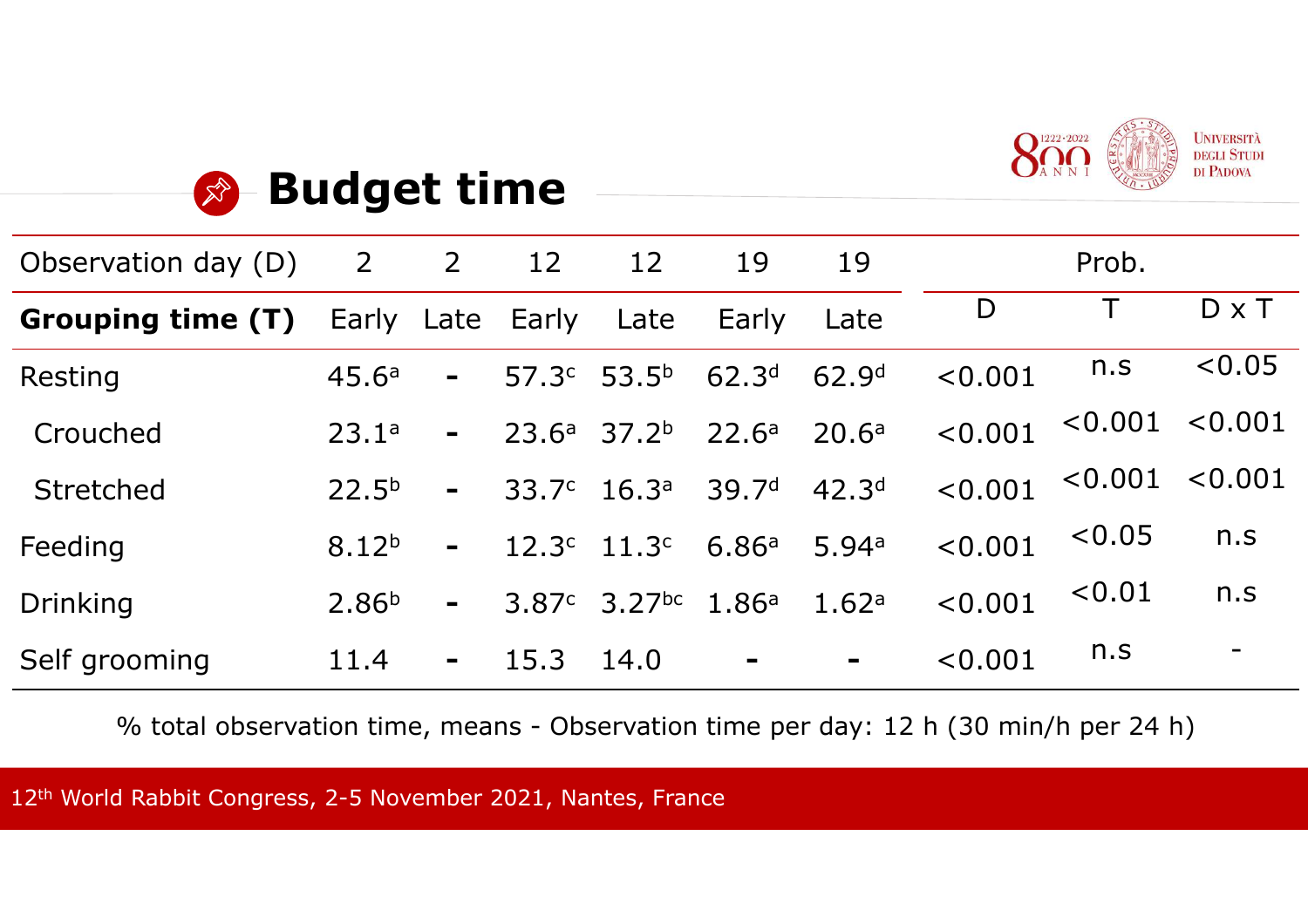



| Observation day (D) | 2                 | $\overline{2}$    | 12                | 12                     | 19                | 19                |         | Prob.  |              |
|---------------------|-------------------|-------------------|-------------------|------------------------|-------------------|-------------------|---------|--------|--------------|
| Group stability (G) | <b>Stable</b>     | Variable          |                   | Stable Variable Stable |                   | Variable          | D       | G      | $D \times G$ |
| Resting             | 46.6 <sup>a</sup> | 44.6 <sup>a</sup> | 55.3 <sup>b</sup> | $55.5^{b}$             | 63.6 <sup>c</sup> | 61.7c             | < 0.001 | n.S    | n.S          |
| Crouched            | 25.0 <sup>b</sup> | 21.2ab            | 29.4 <sup>b</sup> | 31.3 <sup>b</sup>      | 18.4a             | 24.8 <sup>b</sup> | < 0.001 | n.s    | < 0.001      |
| <b>Stretched</b>    | 21.6 <sup>a</sup> | $23.4^{ab}$       | 25.9 <sup>b</sup> | 24.2 <sup>b</sup>      | 45.2 <sup>d</sup> | 36.9c             | < 0.001 | n.S    | < 0.001      |
| Feeding             | 8.36a             | 7.88a             | 12.7 <sup>c</sup> | 10.9 <sup>b</sup>      | 6.39a             | 6.41a             | < 0.001 | n.s    | < 0.001      |
| <b>Drinking</b>     | 3.15 <sup>b</sup> | 2.57 <sup>b</sup> | 4.04c             | 3.10 <sup>b</sup>      | 1.67a             | 1.81a             | < 0.001 | < 0.01 | < 0.001      |
| Self grooming       | 11.0 <sup>a</sup> | 11.8 <sup>a</sup> | 15.4 <sup>b</sup> | 14.0 <sup>b</sup>      | $\blacksquare$    | $\blacksquare$    | < 0.001 | n.S    | n.S          |

% total observation time, means - Observation time per day: 12 h (30 min/h per 24 h)